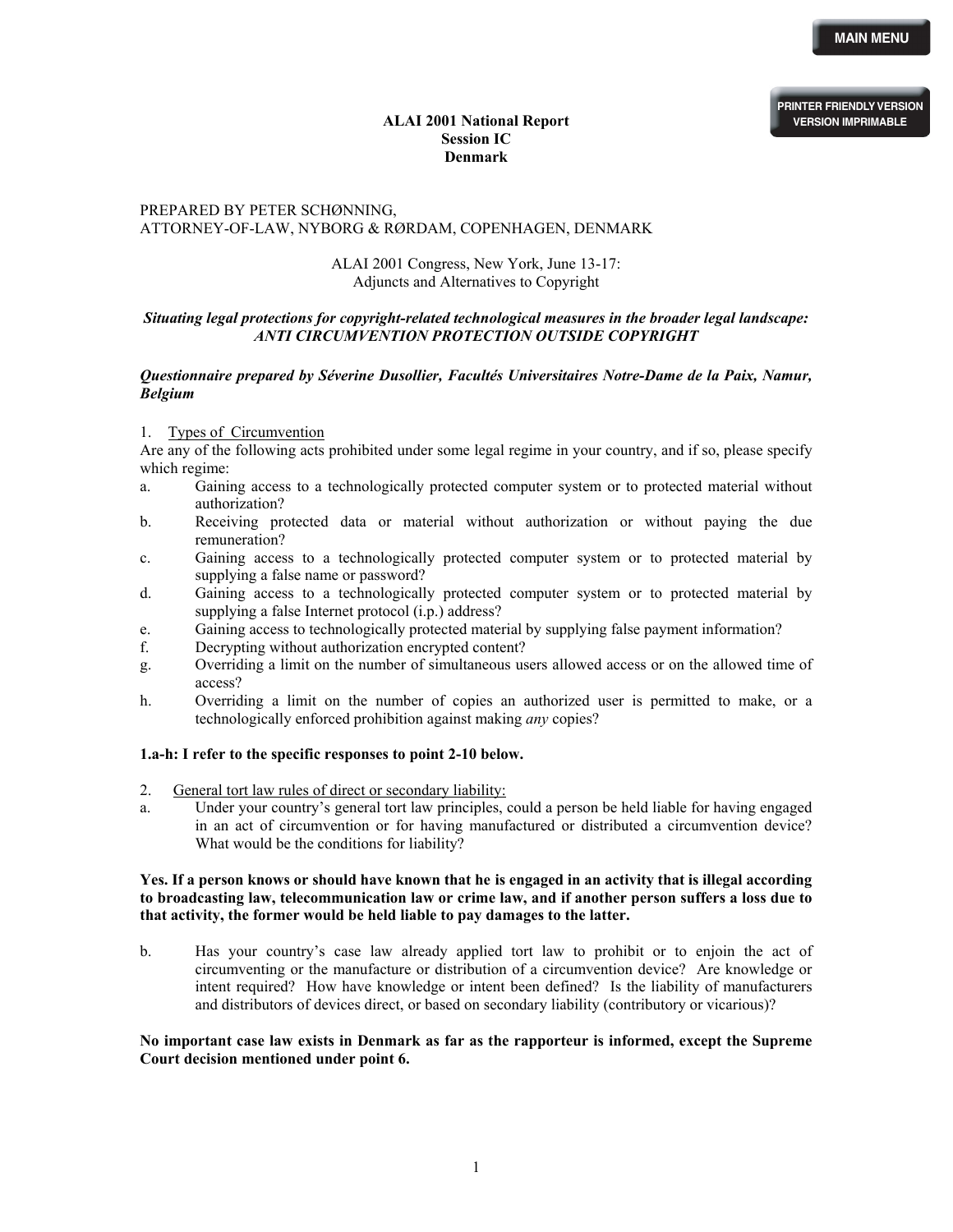c. If general tort principles may apply in your country to prevent the act of circumventing, or the supplying of circumvention devices, are there exceptions to the scope of the prohibitions?

## **See point 2.a.**

d. Under what circumstances might resort to technological measures to block access be considered in your country an "abuse of right"?

## **n/a**

- 3. Broadcasting law, cable and satellite regulations, protection of encrypted services or broadcasts, protection of conditional access services
- a. Are encrypted services or broadcasts (e.g. pay-TV signals, etc.) legally protected in your country? Is the regulation civil, administrative, criminal or public? What is the rationale for this regulation?

## **Yes. The legislation is public (Broadcasting Act). The rationale behind the rules is to protect the broadcasters and consumers who suffer from the activities of those who distribute etc. so-called "pirate decoders".**

b. In such legislation, is the decryption, descrambling or any other form of unauthorized interception of encrypted services or broadcasts prohibited? Under what conditions? What are the rationale and purpose for such prohibition? What are the services or programs at issue? Is protection available only if the broadcast or transmission requires payment? (i.e., no protection for free broadcasts of transmissions?) Who may bring a claim? What remedies are available?

**According to sec. 75 a of the Danish Broadcasting Act it is prohibited to produce, import, distribute, possess or change decoders or other kinds of decryption equipment the purpose of which is to provide unauthorized access to encrypted radio or television broadcasts. Advertising for such equipment is also prohibited.** 

**This "pirate decoders provision" covers not only pay tv but also free tv services (and radio). It is not a condition that the activity is commercial. Also private distribution and possession etc. is illegal. Distribution of blank smart cards combined with information on how to circumvent the encryption is prohibited. A web site with information on the encryption codes used by pay tv broadcasters must be deemed illegal.** 

**Any person who is held liable according to this provision in the Broadcasting Act can be sentenced a fine or up to six months in prison (sec. 76 a of that Act). The maximum punishment for noncommercial activities is, however, a fine.** 

## **It is the public prosecutor who, on the basis of the police's investigation, can bring claims under this law.**

c. Is the distribution of devices that enable or facilitate circumvention illicit? What are the criteria for considering a device to be illicit? For example, is there a requirement of knowledge or intent to engage in or facilitate illicit circumvention? What commercial/private activities related to that device are prohibited (manufacture, distribution, sale, possession, etc.)? How does the law address devices that potentially have licit and illicit purposes? Who may bring a claim? What remedies are available?

### **See point 3.b.**

d. Are there circumstances in which circumvention or decryption is authorized or exempted from the prohibition? How have courts in your country applied the prohibitions (or exceptions) to circumventing technological protections for broadcasts and transmissions?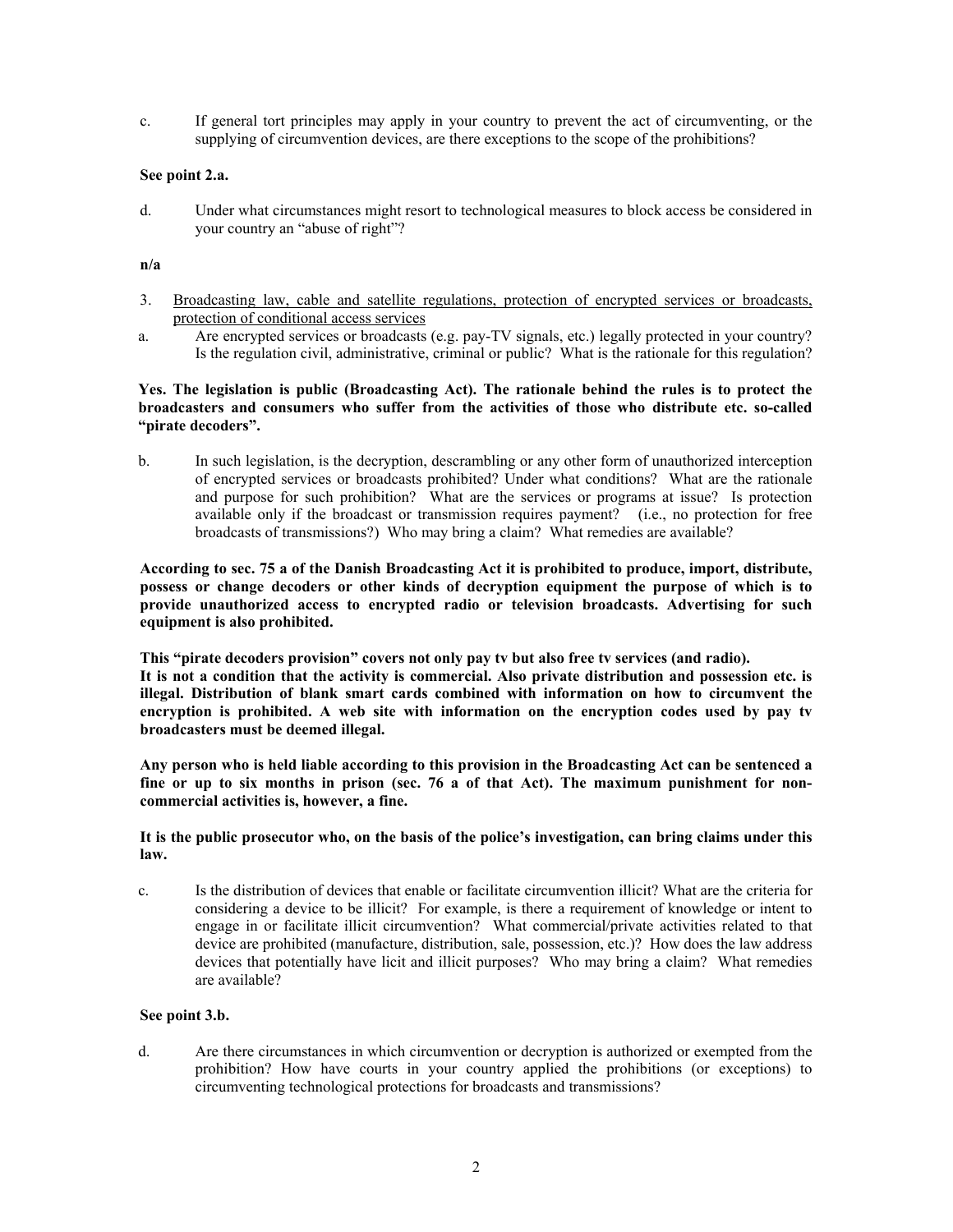**See point 3.b. The law has been used in a decision of the Eastern Division of the High Court in 2000 where a person was ordered to pay a fine of DKK 200,000.** 

e. Do you consider these legal provisions as adequate and effective?

## **Yes.**

f. Conditional Access:

In The European Union, a directive of 1997 protects conditional access services, defined as "services provided against remuneration and on the basis of conditional access," whereas "Conditional Access" means "*any technical measure and/or arrangement whereby access to the service in an intelligible form is made conditional upon prior individual authorization."* Protected services could be television and radio broadcasting services as well as Information Society Services, e.g. video or audio-on-demand, electronic publishing, on-line access to a database and a wide range or other on-line services.

- 1. Is there a similar protection in your country? In which legal regime (broadcasting law or other)?
- 2. If yes, what is the rationale of the protection? Which services are covered? What are the requirements for protection? Is conditional access defined on the basis of a requirement of payment for the transmission? Is the circumvention of the conditional access measure and/or the circumvention device prohibited? Which activities related to circumvention devices are prohibited (sale, manufacture, possession, etc…)?
- 3. The European Directive also covers the so-called "Information Society services", i.e. services provided at distance upon individual request from the recipient of the service. Does your legislation on conditional access concern information society services as well? In other words, could your conditional access legislation be applied to services provided through the Internet or other networks?

## **The Directive has been incorporated in the Danish Broadcasting Act (see point 3.b) and the Danish Act on Competition and Consumer-Related Aspects of Telecommunication (see point 4.a).**

- 4. Telecommunications Law:
- a. Telecommunications law sometimes prohibits unauthorized interception of any wire or electronic communication. This could serve as a basis for a claim against decryption or any other unauthorized means of getting access to data when transmitted over telecommunication networks. Does your country's telecommunications law include such a prohibition? If so,
	- 1. Which acts are concerned (interception, disclosure, unauthorized access, reception, etc.)? Does the law cover interception devices as well?
	- 2. Does the content have to be encrypted or otherwise protected so as to benefit from protection?
	- 3. What are the circumstances where interception is authorized or where interception devices are legitimate (e.g., when they comply with some technical standards)?
	- 4. Who may bring a claim? What remedies are available?

**According to sec. 91 of Danish Act on Competition and Consumer-Related Aspects of Telecommunication it is prohibited for commercial purposes to produce, import, distribute, possess or change decoders or other kinds of decryption equipment the purpose of which is to provide unauthorized access to information or content services that normally are offered against payment. Advertising for such equipment is also prohibited.** 

**It is a condition that the activity is commercial. Private distribution and possession etc. is therefore not illegal. A non-commercial web site with information on how to circumvent encrypted information society services must therefore be deemed not to be illegal.**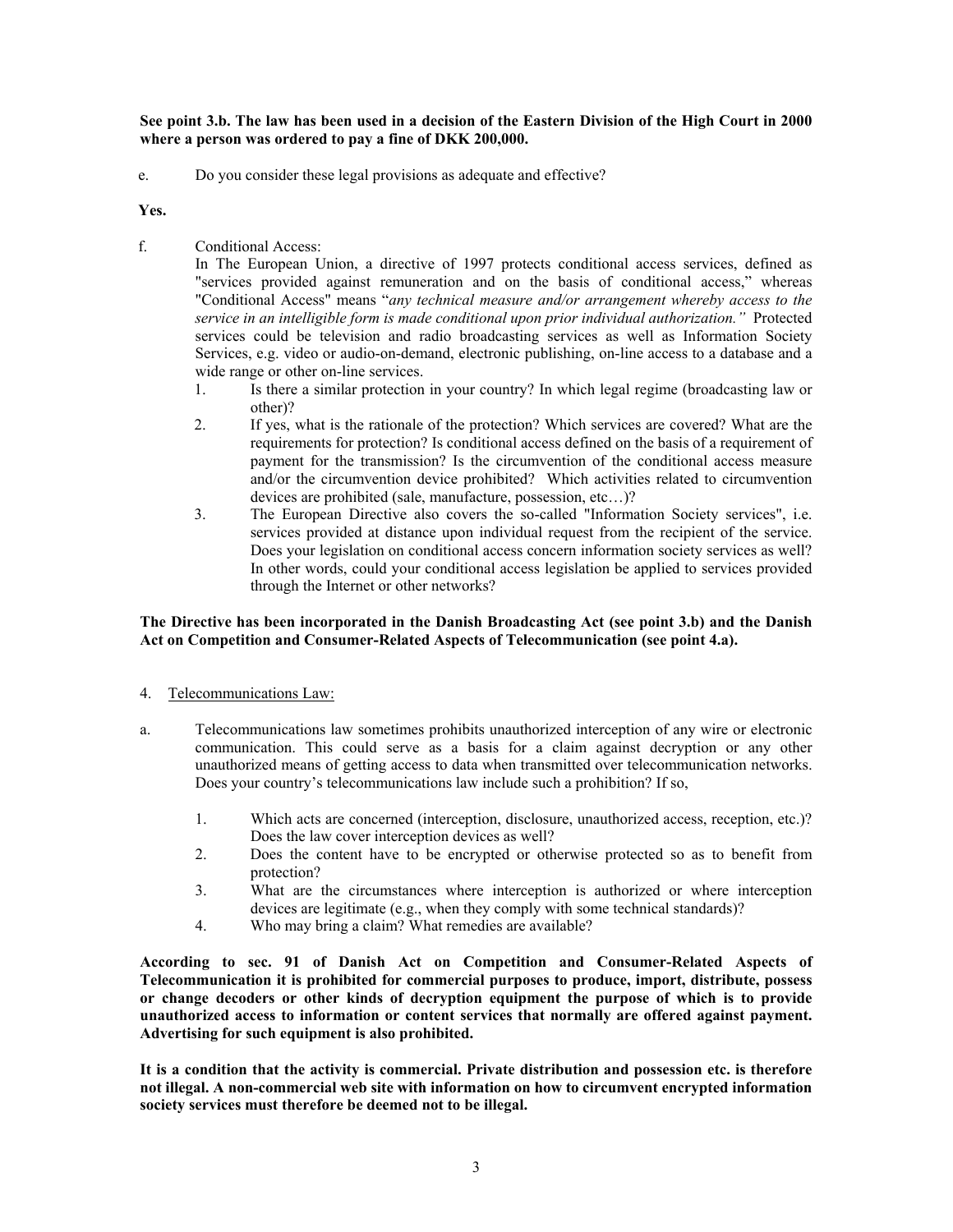**Any person who is held liable according to this provision in the Act on Competition and Consumer-Related Aspects of Telecommunication can be sentenced a fine (sec. 112(1)(3) of that Act).** 

**It is the public prosecutor who, on the basis of the police's investigation, can bring claims under this law.** 

b. Telecommunications law might also impose mandatory technical standards to be applied to telecommunication reception devices. This could lead to prohibiting devices enabling the unauthorized reception of communications. What about the telecommunications law in your country?

## **There is no such regulation in Denmark.**

## 5. Computer crime

a. In your country, is there legislation related to computer crime? Can circumvention of technological measures and/or unauthorized access to computer systems, networks or data be prosecuted under such statutes? What is the rationale of criminalizing such offenses?

**According to sec. 279 a of the Danish Penal Code it is prohibited for profit to make any kind of unjustified change in, addition to or deletion of computer data or programs or to try to affect the result of any electronic data processing – popularly known as hacking or data fraud.** 

**The penalty is prison up to one year and six months (sec. 285(1)). In certain cases the penalty will only be a fine.** 

b. What is the definition of the offense? Is the way of getting unauthorized access defined : e.g. providing a false password, decrypting, cracking the technical protection, etc. ?

### **See point 5.a.**

c. Can the manufacture or distribution of devices enabling the carrying out of these offenses be prosecuted as well (such devices are sometimes called 'hacker tools')? If not, could the seller or manufacturer of circumvention devices be prosecuted as an accomplice? What are the penalties for the offense?

# **See point 5.a. The manufaction and distribution of such devices are not covered by this regulation.**

d. Is knowledge or malicious intent required to constitute the violation?

### **Yes.**

e. Has computer crime legislation already been applied by your country's courts to the unauthorized access to protected information or transmissions, or to the circumvention of technological protection measures?

### **Yes.**

f. In the absence of specific provisions on computer crime, could unauthorized access and/or the circumvention of technological measures be considered to violate other penal laws (e.g., offences such as theft, fraud, breaking and entering, forgery, etc.)? Are there some examples in the case law?

**n/a**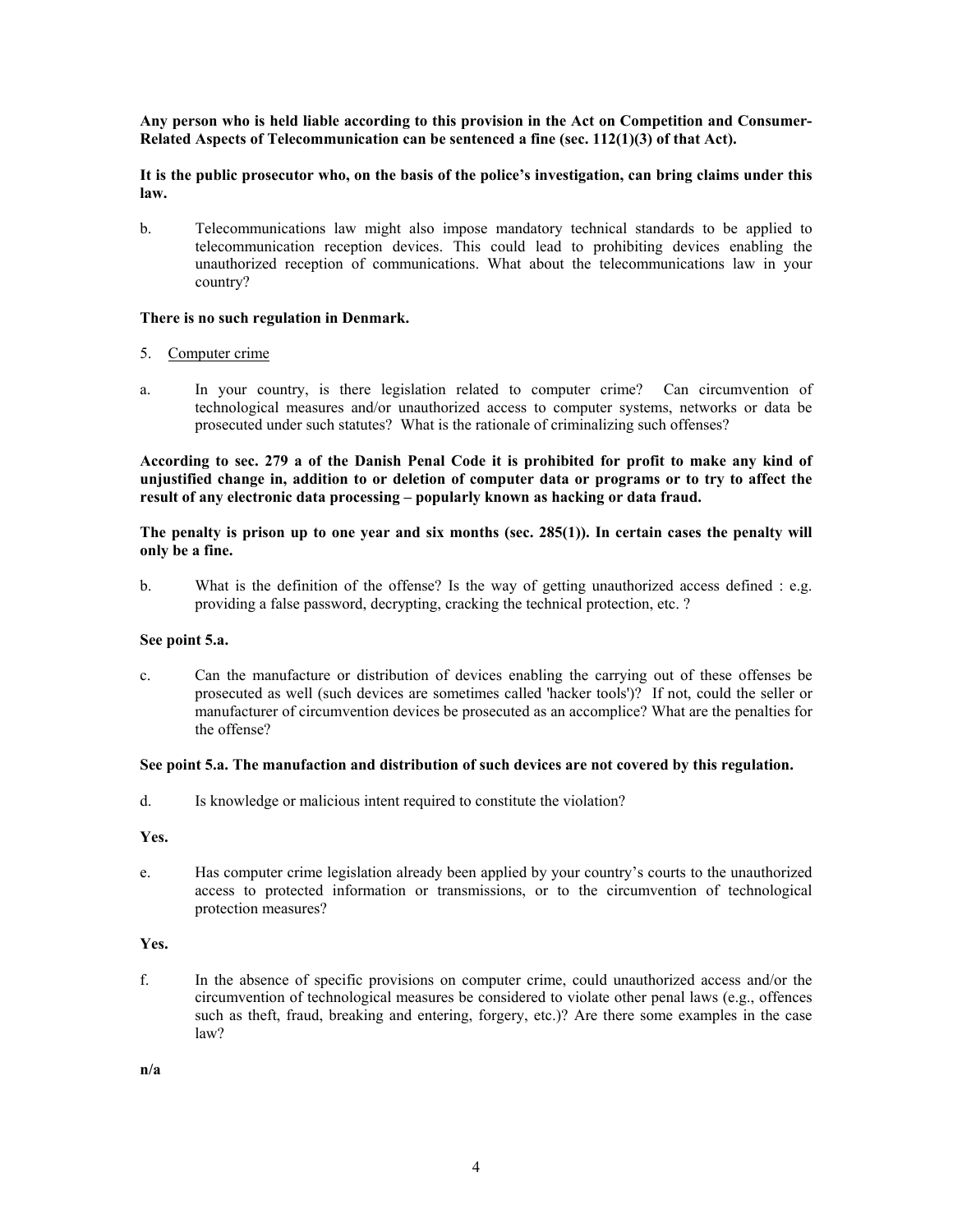- 6. Unfair Competition law or unfair commercial practices
- a. In your country, in the absence of specific prohibitions on circumvention or unauthorized access, has the distribution of circumvention devices or descramblers been prohibited through the application of unfair competition law? Under what circumstances?

**Notwithstanding the specific regulation elsewhere in the legislation, circumvention or unauthorized access can be deemed to be unlawful according to the Danish Marketing Act (unfair competition law).** 

**In a decision of 2 November 2000 of the Danish Supreme Court a person was ordered to pay damages of totally DKK 40,000 to two pay tv satellite broadcasters for having distributed smart cards (coded as well as blank) the purpose of which were to decode encrypted television signals.** 

b. What are the advantages, disadvantages and boundaries of the recourse to unfair competition law as far as circumvention activities or devices are concerned? Do you consider this protection as sufficient and effective?

## **It is an advantage to be able to combine the provisions in the Marketing Act with the specific regulation mentioned in point 4 and 5 in order to claim damages for the illegal activities.**

7. Protection of technological measures as such

Technical means of protection might be in themselves protected by a proprietary right, e.g. by a copyright (for instance if the technological measure consists of software), patent or trade secrets. In such a case, circumventing the software or the technical system or developing circumvention devices could effect an unauthorized reproduction of the software (namely by reverse engineering) or a disclosure of the trade secret.

a. In your country, what legal regime of exclusive or related rights might apply to the technological measure? Under what conditions? Do you know any case law in that field?

## **If software is copied in the course of an act of circumvention this would be a copyright infringement which would violate the Danish Act on Copyright.**

b. What exceptions related to these legal regimes could be applied to legitimate the circumvention act or device?

## **Probably none, as any reproduction of computer programs can only be deemed legal if it is done by a person who has the right to use that program (sec. 36 and 37 of the Act on Copyright).**

- 8. Other protections
- a. Can you think of any other means of protecting technological measures against circumvention in your country? In which legal areas and by which mechanisms (e.g., privacy law, property right, "trespass", "conversion," ...)?

# **No.**

- b. In particular, do you think that, in your country, contract law can offer an effective prohibition against circumvention?
	- 1. For example, a contract obliging each user not to circumvent can be embedded in the technological measure itself when it enables the on-line licensing of or access to transmissions (including content). Would such a contract be enforceable in your country?
	- 2. Or contracts might be negotiated between content providers and the computer or consumer electronic manufacture industries in order to oblige them either to design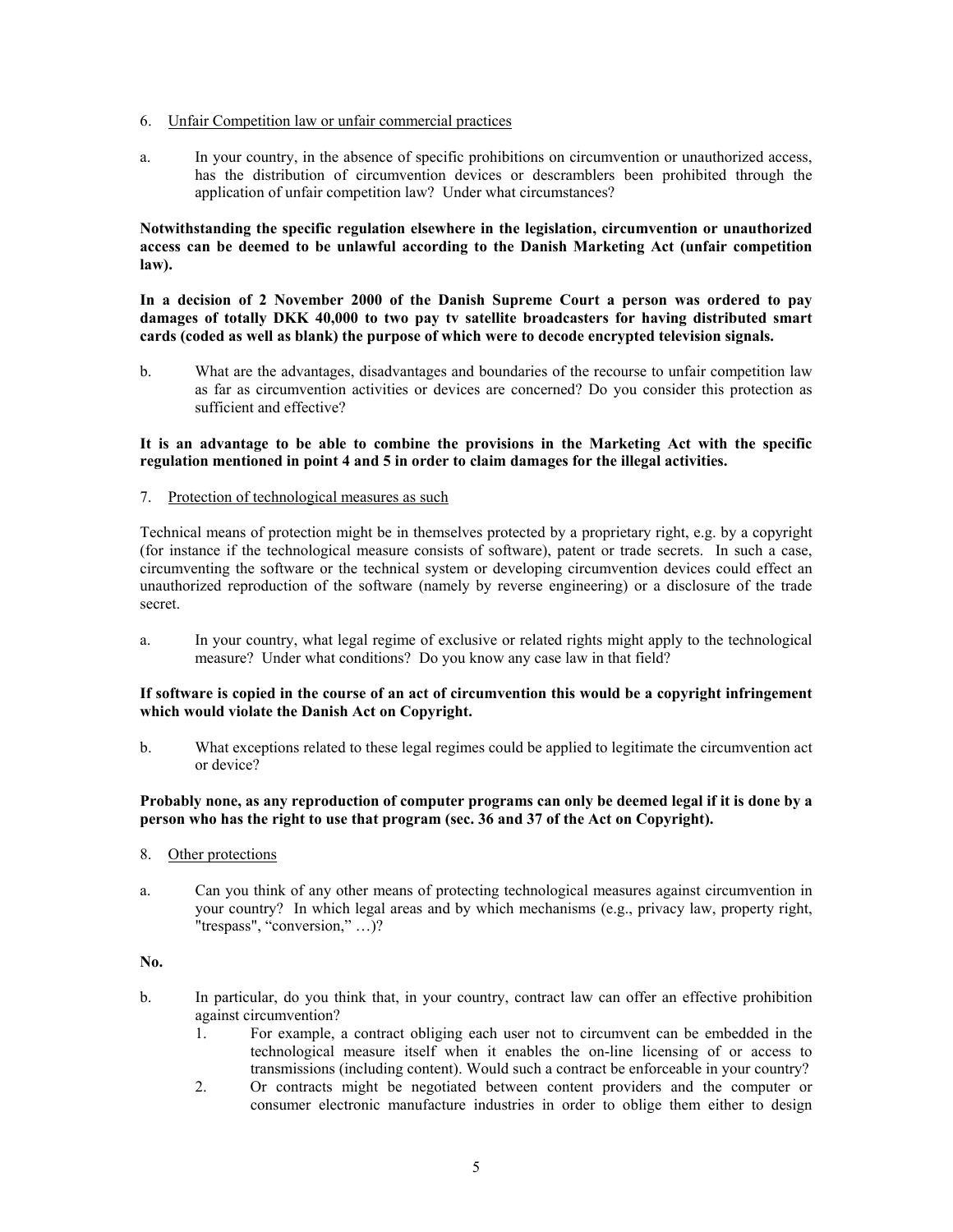devices that answer to technological measures or not to develop devices that are able to circumvent them. Are such negotiations in progress in your country?

**n/a** 

- 9. Limitations, exceptions, fundamental rights, third parties' and public interest
- a. Are there any general limiting principles that could apply to the various legal regimes we have addressed in this report (e.g. freedom of expression, freedom of information, public interest, consumer protection, abuse of right, etc.)?

## **Not besides those mentioned.**

b. What are the concerns of computer and consumer electronics industries related to prohibitions of circumvention devices? Have these concerns been taken into account in the legal provisions addressed above?

### **Yes.**

- 10. Potential application of the protections surveyed in Questions 1-9 to copyrighted works
- a. In your country, could copyright holders avail themselves of some or all of these extra-copyright legal provisions or mechanisms, either to prevent the act of circumvention of technological measures, or to prohibit trafficking in circumvention devices? If so, which ones?

# **Authors and other rightsholders clearly benefit from the rules mentioned under point 4 and 5 as these rules – and the posibility to claims damages in the same areas – provide a protection similar to a copyright law provision on circumvention.**

b. Could the alternative means of protection for technological measures available in your country be added or used simultaneously with copyright-related anti-circumvention provisions?

### **Yes.**

c. What would be the pros and cons of recourse to extra-copyright protections against circumvention of access to copyrighted works or circumvention of technological protections of rights of the author? Do these protections call for reassessment of the need for copyright-specific protections?

## **There are different purposes of the different pieces of legislation but in the rapporteur's view it is an advantage to be able to combine these different rules. Together, they form a sensible level of protection.**

d. If recourse to extra-copyright protections is available, could your country implement the WIPO treaty obligations without copyright-specific anti-circumvention legislation? In your view, would this be a desirable approach? If not, to what discrepancies or failures in the existing law would copyright-related anti-circumvention provisions need to respond?

### **No. Specific copyright law rules are necessary.**

Any other observations?

**No.**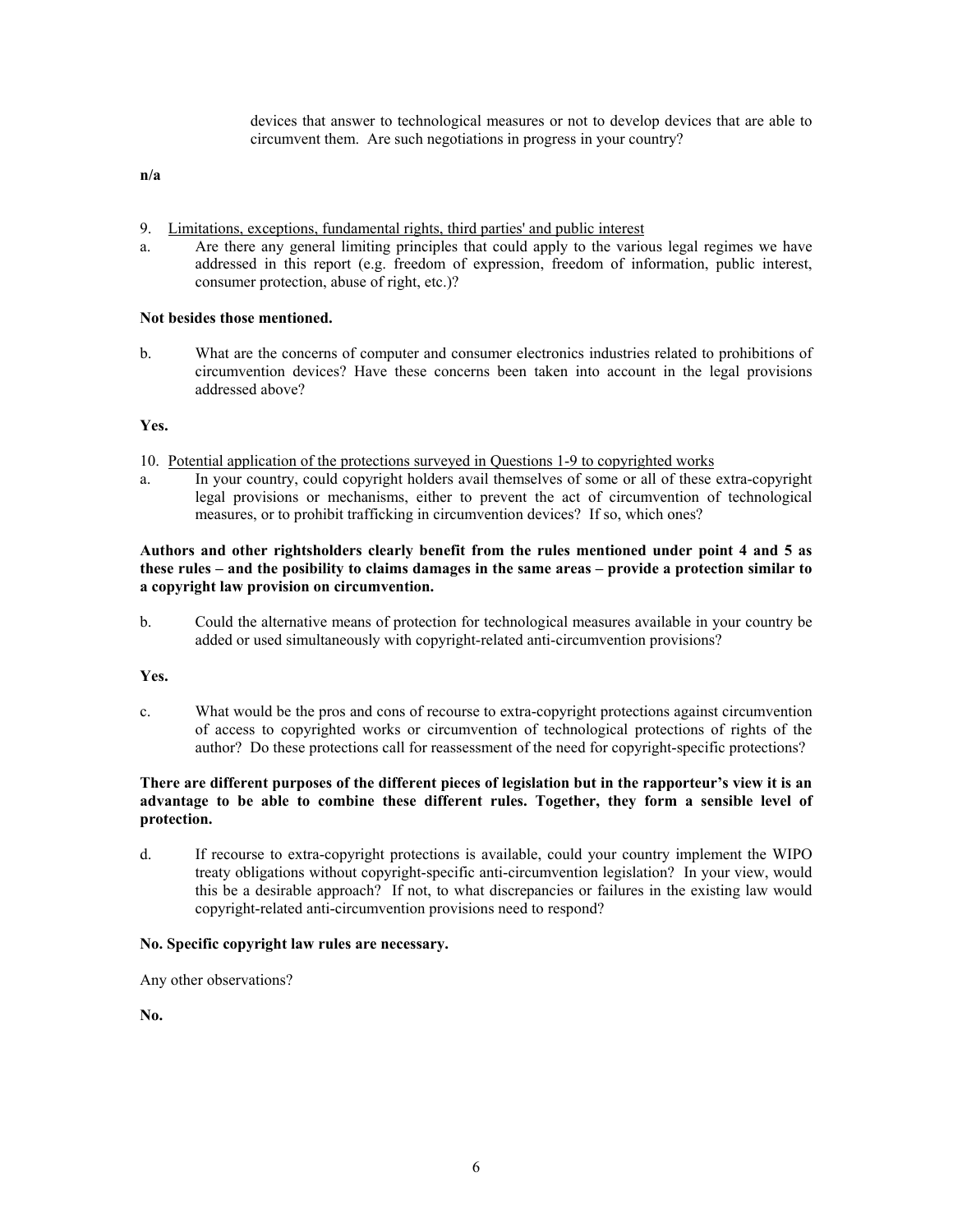# **ALAI 2001 Rapports Nationaux Session IC Espagne**

I.C. Les protections techniques vues dans un contexte juridique plus large

#### 1.- Actes de neutralisation, suppression de dispositif ou cryptage

a) En Espagne le Code Pénal, dans le Chapitre des délits contre la Propriété Intellectuelle, qualifie de délit la neutralisation de dispositifs techniques, ou la suppression d'un élément technique protégeant un programme d'ordinateur. En concret, l'article 270 du Code Pénal ordonne:

Sera puni d'un emprisonnement de six mois à deux ans ou d'une amende calculée chaque jour pendant de six mois à vingt-quatre mois quiconque, qui à des fins lucratives et au préjudice d'un tiers, reproduise, plagie, distribue ou communique publiquement, en entier ou en partie, une oeuvre littéraire, artistique ou scientifique, ou sa transformation, interprétation ou exécution artistique fixée dans n'importe quel genre de support ou communiquée à travers de n'importe quel moyen, sans l'autorisation des titulaires des droits correspondants de propriété intellectuelle ou leurs cessionnaires. Sera puni de la même peine quiconque de façon intentionnelle importe, exporte ou stocke des exemplaires des dites oeuvres ou productions ou exécutions sans l'autorisation précitée. Sera passible de la même peine la fabrication, mise en circulation et détention de tout moyen

spécifiquement destiné à faciliter la suppression non autorisée ou la neutralisation de tout dispositif technique qui aura été utilisé pour protéger des programmes d'ordinateur.

Tel que nous pouvons observer, cet article qualifie de délit tant la fabrication, la mise en circulation, que la simple détention de tout moyen, technique ou non, qui permettra de supprimer un dispositif technique de protection, et seulement en ce qui concerne les programmes d'ordinateur.

b) Cependant, d'après le même article, si l'on accède à un système informatique d'un tiers, non pas à la suite d'une neutralisation du dispositif de sécurité, mais par connaissance du password, on ne commet aucun délit.

Mais si cet accès comporte le stockage des oeuvres protégées par la Loi de la Propriété intellectuelle, sans le consentement de leurs titulaires cessionnaires, en ce cas-là on commet un délit..

c) Le Code Pénal qualifie aussi de délit l'accès à un terminal, c'est-à-dire, à l'ordinateur d'une autre personne, en provoquant à cette personne un préjudice économique dépassant 50.000.-Pts (300'5 €). L'article 256 du même code établit:

Quiconque fasse usage de tout équipement terminal de télécommunication, sans le consentement de son titulaire, occasionnant à celui-ci un préjudice dépassant cinquante mille pesetas, sera puni d'une peine d'une amende calculée chaque jour pendant de trois mois à douze mois.

Si le préjudice est inférieur à 50.000 pesetas, il s'agira dans ce cas-là d'un illicite pénal considéré comme faute (art. 623 du même texte légal).

d) Aussi le Code Pénal protége l'intimité des personnes, et l'inviolabilité des secrets, et, par conséquent, protége contre le fait que des tiers puissent s'emparer du courrier électronique et des données réservées, ou simplement contre l'accès à des données personnelles. Remarquons que dans sa part suffisant l'art. 197 du Code Pénal établit: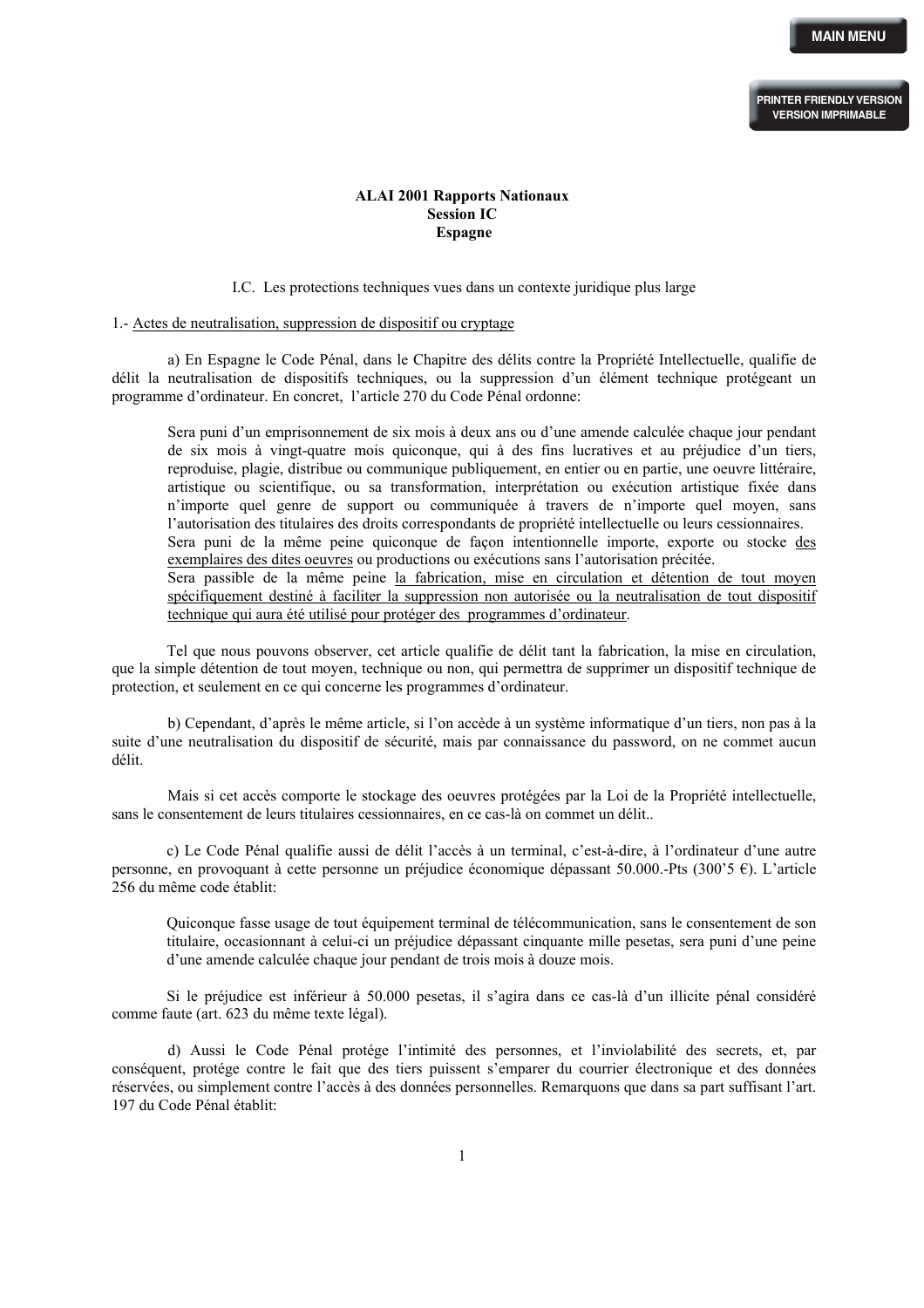1. Quiconque, pour découvrir les secrets ou violer l'intimité d'autrui, sans son consentement, s'empare de ses papiers, lettres, messages de courrier électronique ou tout autre document ou effets personnelles (...), sera puni d'une peine d'emprisonnement d'un an à quatre ans et d'une amende calculée chaque jour pendant une période de douze mois à vingt-quatre mois.

2. Sera passible des mêmes peines quiconque, sans autorisation, s'empare, utilise ou modifie, au préjudice d'un tiers, des données réservés de caractère personnel ou familial d'autrui qui se trouvent enregistrés dans des fichiers ou supports informatiques, électroniques ou télématiques, ou dans n'importe quel autre genre d'archive ou registre public ou privé. Les mêmes peines seront imposées à quiconque, sans être autorisé, accède par n'importe quel moyen aux données précités et à quiconque les modifie ou utilise en préjudice du titulaire des données ou d'un tiers.

e) La même loi protége tant les secrets des personnes physiques que des personnes juridiques, et, dans des nombreux cas, les clés d'accès aux moyens informatiques ou passwords peuvent être considérés en tant que secrets de l'entreprise que l'on ne peut pas révéler. En concret, l'art. 200 du Code Pénal établit:

Les dispositions de ce chapitre (Délits contre l'intimité) seront applicables à quiconque découvrirait, révélerait ou céderait des données réservés des personnes juridiques, sans le consentement de leurs représentants, sauf les dispositions d'autres préceptes de ce Code.

f) Il faut tenir compte de ce que l'utilisation de données fausses pour accéder à un système informatique, peut être qualifié de délit d'escroquerie, que l'art 248 du Code Pénal espagnol définit dans les termes suivants :

Commettent une escroquerie ceux qui, à des fins lucratives, arrivent à tromper une personne et a la déterminer ainsi, à son préjudice ou au préjudice d'un tiers, à consentir un acte opérant obligation ou décharge.

Aussi sont déclarés coupables d'escroquerie ceux qui, à de fins lucratives, obtiennent par l'emploi d'une manipulation informatique ou d'un artifice semblable le transfèrement non consenti de tout actif patrimonial au préjudice d'un tiers.

Le sus-mentionné article punit la fraude lorsqu'il y a préjudice à un tiers et à des fins lucratives; une forme de fraude est faciliter la communication des données fausses.

D'après le même article, seront punis ceux qui au moyen d'une manipulation informatique ou d'un artifice obtiennent le transfèrement d'un actif patrimonial.

Par conséquent, le simple accès à un système informatique, si cela ne comporte pas le fait de s'emparer de contenus ou un préjudice économique, n'est pas puni par la Loi. Cependant, s'il y a fraude, manipulation des systèmes protégeant les dits contenus, ou si l'on accède simplement à des données personnelles, dans tous ces cas-là, l'accès est puni par les normes criminelles.

Remarquons qu'à la différence de l'art. 270 du Code Pénal, l'art. 248 du même texte ne se rapporte pas aux programmes informatiques, mais à tous les appareils qui permettent l'accès à un actif patrimonial. Par conséquent, cela concerne un décodeur, qu'il soit inséré ou non dans un programme informatique. L'artifice peut consister en une carte magnétique similaire à celles utilisées comme clé dans les décodeurs.

g) Le Code Pénal sanctionne aussi la commission de dommage dans les programmes ou les documents électroniques, l'art. 264 dispose: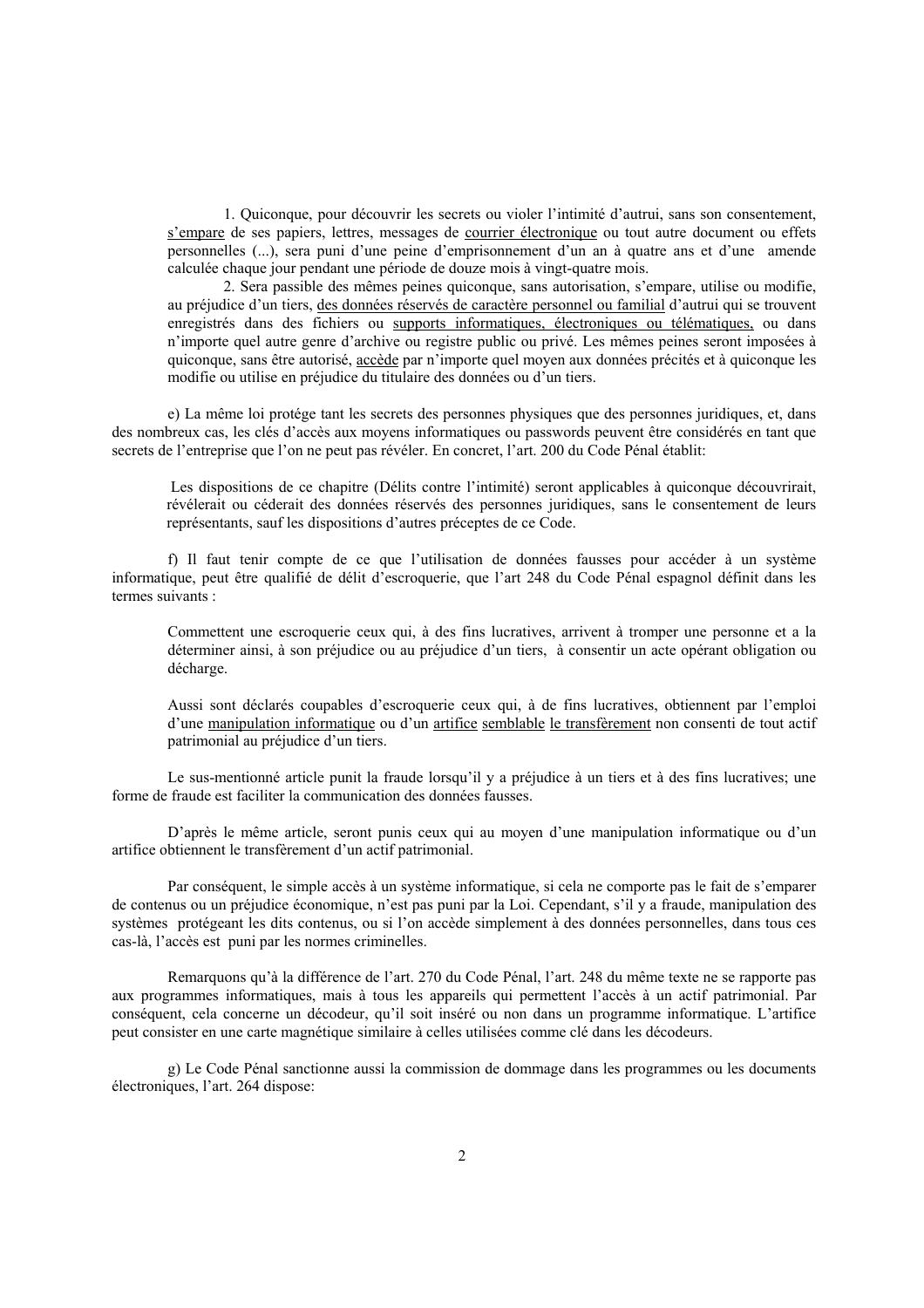Sera puni (...) quiconque par n'importe quel moyen détruit, altère, annule ou par n'importe quel autre moyen endommage les données, programmes ou documents électroniques d'un tiers contenus dans des réseaux, des supports ou des systèmes informatiques.

h) L'art. 255 du Code Pénal sanctionne aussi la fraude par n'importe quel moyen dans le champ des télécommunications. Ce type de fraude est de plus en plus pratiqué par les particuliers. Par exemple, l'achat d'un décodeur générique qui permettra gràce aux cartes magnétiques l'accès à tous les programmes de télévision émis par satellite. L'article mentionné ordonne textuellement:

Sera puni d'une peine de prison de trois mois à douze mois celui qui commet une fraude d'une valeur dépassant cinquante mille pesetas, en utilisant l'énergie électrique, le gaz, l'eau, les télécommunications ou n'importe quel autre élément, énergie ou fluide d'un tiers, par l'un quelconque des moyens suivants:

1.º L'emploi de mécanismes installées pour réaliser la fraude.

2.º L'altération malicieuse des indications ou appareils compteurs.

3.º L'emploi de n'importe quels autres moyens clandestins.

Si le préjudice est inférieur à 50.000 pesetas (300.50  $\epsilon$ ), alors l'art. 623 dispose que:

Seront punis d'une arrestation de deux week-ends ou d'une amende calculée chaque jour pendant une période d'un mois à deux mois:

4. Ceux qui commettent escroquerie, appropriation injustifiée, ou fraude d'électricité, gaz, eau ou autre élément, énergie ou fluide, ou dans les équipements terminaux de télécommunication, pour un montant ne dépassant pas cinquante mille pesetas.

Tel que nous pouvons le remarquer, le Code Pénal espagnol qualifie de fraude un grand nombre d'actions (l'accès à un programme d'ordinateur, à une base de données, à des télécommunications), mais les dispositions juridiques en la matière sont disparates.

#### La responsabilité dans le droit commun

Lorsqu'on exerce une action pénale l'on peut aussi demander la responsabilité civile dans la même procédure. Cependant, en ce qui concerne uniquement les actions civiles, l'on peut signaler que la responsabilité civile pour neutralisation de programmes d'ordinateur, tient son fondement dans la Loi de la Propriété intellectuelle, dont l'article 102.c) établit comme activité illicite:

Ceux qui mettent en circulation ou détiennent à de fins commerciales tout instrument ayant pour seul but de faciliter la suppression ou neutralisation non autorisées de tout dispositif technique protégeant un programme d'ordinateur.

Tel que nos pouvons l'observer, la norme mentionnée se rapporte tant à mettre en circulation, supprimer ou neutraliser un dispositif. Mais l'instrument utilisé doit avoir un unique but, qui est précisément celui de neutraliser.

Aussi, la norme mentionnée ne vise pas le blocage d'accès. Dans ce cas, on pourrait envisager une responsabilité pour endommagements.

En ce qui concerne un décodage illicite, il n'existe aucune norme spécifique, mais l'on peut envisager une responsabilité civile pour endommagements patrimoniaux ou subsidiairement pour enrichissement injuste. Il faut signaler que l' action pour endommagements prescrit au bout d'un an depuis le moment où l'on peut faire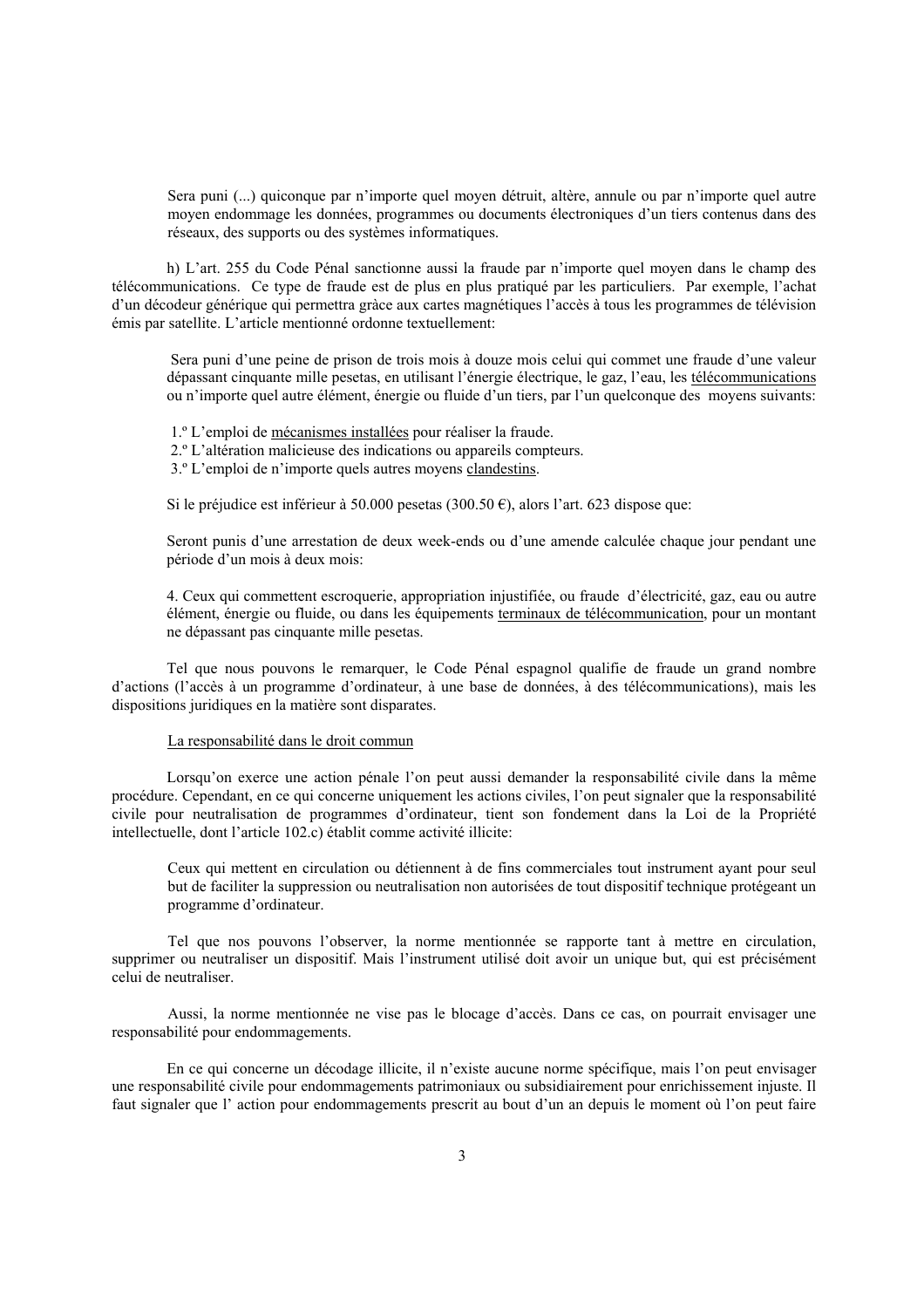valoir la réclamation. Ce délai est plus court que celui de l'action pénale, sauf si le montant de la somme fraudée est inférieur à 50.000.-pts, puisque dans ce cas le délai pénal est de 6 mois, étant donné qu'il ne s'agit pas d'un délit mais d'une faute.

Nous n'avons pas trouvé de sentences portant sur le décodage illicite, mais nous avons trouvé deux sentences portant sur le cas d'un usager disposant d'une licence pour décoder son appareil de télévision, lequel à son tour facilitait le signal, une fois décodé, à plusieurs personnes. Ces faits ont été sanctionnés en tant que délit contre la propriété intellectuelle.

En concret, la Sentence de l'Audiencia Provincial de Almería datée du 22 novembre 1999 (*El Derecho* 1999/49516) signale parmi les faits prouvés:

Que l'accusé Luis, était administrateur unique et fondé de pouvoir de l'entreprise "T., S.A.", dorénavant "T.", société qu'avait pour but l'émission et retransmission de télévision par câble, constituée en 1988, et que quelques mille abonnés ayant leur résidence dans des quartiers voisins de la capitale recevaient le signal qui leur permettait d'établir une connexion pour un montant de 8500 pesetas, puis d'un paiement mensuel de 1.700 pesetas.

Cette entreprise, dédiée à l'activité de vidéos communautaires, inclut dès la fin de l'année 1991, dans la programmation, l'émission de "C., S.A.", qui s'émet en codifié et à laquelle peuvent accéder seulement les abonnés de cet émetteur de télévision. Pour cela, il faut disposer du décodeur de signal, qui connecte à l'appareil de télévision, permettant de recevoir les programmes dans une forme adéquate. Au préalable il est nécessaire de signer un contrat avec l'entité C et payer la correspondante quote-part mensuelle. L'accusé conclut, sous le nom de sa femme María, un contrat avec C leur permettant de bénéficier d'un décodeur à des fins d'utilisation personnelle. Cependant, l'accusé « T » détourna l'utilisation de ce décodeur à des fins commerciales, puisqu'il retransmit à ses prepores clients l'émission de C à travers le câble. C demanda à plusieurs reprise l'arr6et de cette infraction.

Dans la Sentence de l'Audiencia Provincial de Murcia datée du 3 février 1995, (*El Derecho* 1995/9680), le juge condamna pour un cas semblable dans lequel les accusés, sans autorisation, s'étaient emparés et utilisèrent le programme de télévision d'un tiers pour le retransmettre à leurs propres abonnés, dans le but d'obtenir un profit, et furent condamnés pour avoir enfreint la Loi de la Propriété intellectuelle.

Droit de l'audiovisuel, du câble et satellite et protection des services ou programmes codés, protection des service à l'accès conditionné.

Dans la législation espagnole l'on prévoit l'usage d'émissions protégées par cryptage ou codification. En ce qui concerne le rang normatif, la disposition plus large est la Loi Générale de Télécommunications 11/98 de 24 avril, que dans son art. 52 établit:

- 1. Quelque soit le genre d'information que l'on transmette par réseaux de télécommunications, celleci pourra être protégée par des procédés de cryptographie. Les normes que développeront cette Loi établiront les conditions pour les procédés de cryptage.
- 2. Les opérateurs de réseaux ou services de télécommunications qu'utilisent n'importe quel procédé de cryptographie devront faciliter à l'Administration Générale de l'État, sans aucun coût pour celle-ci et aux conditions de l'opportune inspection, l'accès aux appareils décodeurs qu'ils emploient, dans les termes qui seront établis par voie réglementaire.

D'une manière plus détaillée la codification référée aux télécommunications est régulée par le Royal Décret-Loi 1/1997, ainsi que par le Royal Décret-Loi 16/1997, du 13 septembre, de modification partielle de la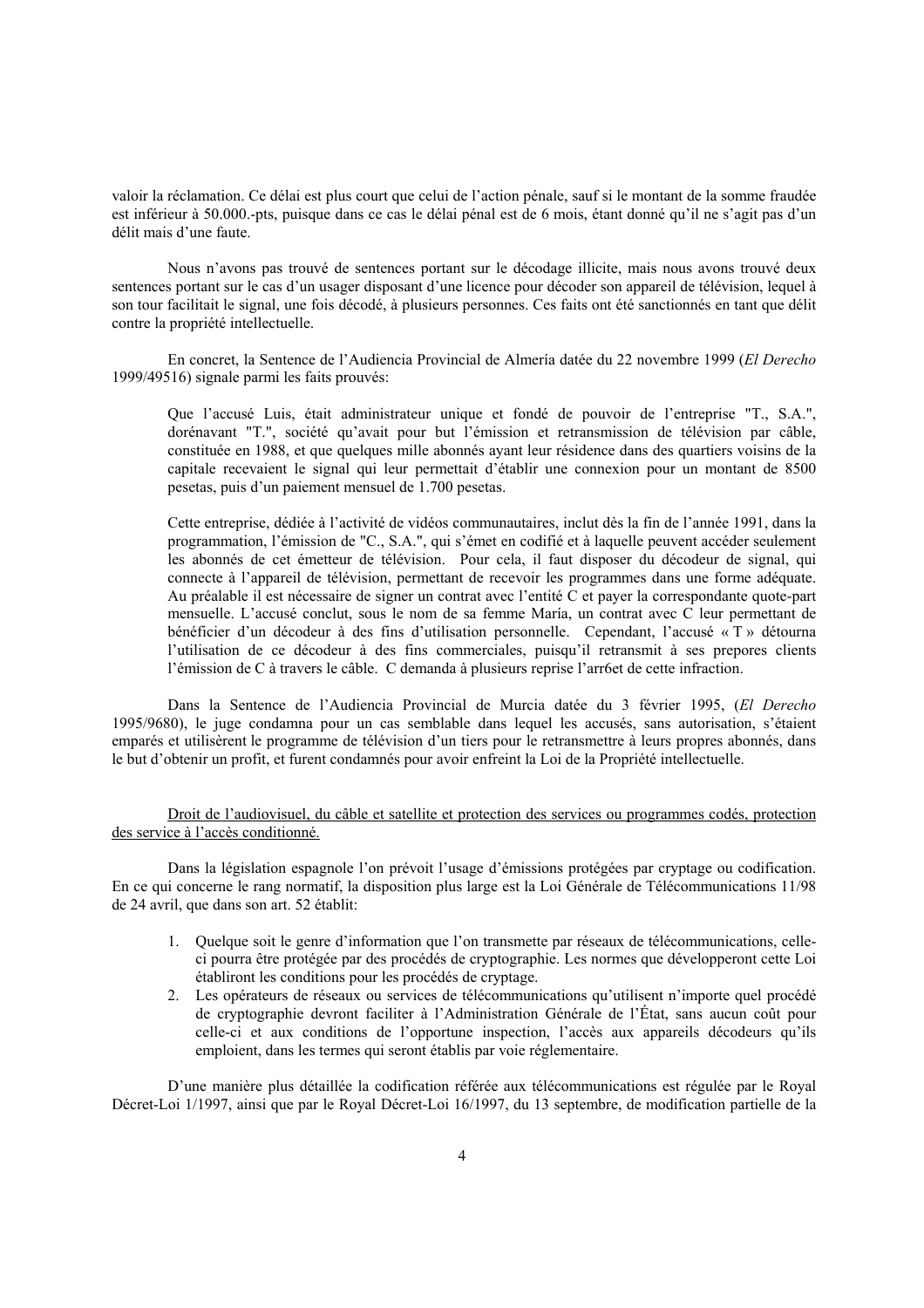Loi 17/1997, du 3 mai, par laquelle on incorpore au Droit espagnol la Directive 95/47/CE, du 24 octobre, du Parlement Européen et du Conseil, sur l'usage de normes pour la transmission du signal de télévision.

La norme sus-mentionnée établit à propos du système de codification, l' inscription obligatoire des personnes physiques ou juridiques qu'opèrent moyennant la commercialisation, la distribution, la cession temporaire ou la location des appareils décodeurs. Cette inscription doit se formaliser devant la Commission du Marché des Télécommunications.

De tels décodeurs doivent être fabriqués en conformité à l'algorithme commun de décodage administré par un organisme européen de normalisation reconnu.

Pour la fabrication des appareils décodeurs il est nécessaire d'obtenir une licence, et ces appareils doivent être inscrits dans le respectif registre de la propriété industrielle.

La norme ne dit rien sur le décodage effectué par l'usager, mais, étant donné que toute fabrication d'appareils décodeurs doit être approuvée par la Commission du Marché des Télécommunications, il est évident qu'elle n'est pas autorisée lorsque son but est la vente au public.

#### Droit des télécommunications

Comme nous l'avons déjà mentionné, en Espagne il y a la Loi Générale des Télécommunications, qui dans son art. 51 régule l'interception des télécommunications, à la teneur de certains principes déterminés :

Le secret des communications doit être respecté, et pour son interception doit être autorisée par voie judiciaire.

L'interception doit être effectuée de telle manière qu'elle réduise au minimum le risque d'affecter les contenus des communications.

Une fois qu'on a pris connaissance des contenus, les supports devront être détruits immédiatement, et, en aucun cas pourront être distribués ou stockés.

Les mêmes principes devront être appliqués dans l'interception des réseaux.

Il appartient à l'Administration le droit d'inspection, détection, localisation, identification et élimination des interférences préjudiciables, irrégularités et perturbations dans les systèmes de télécommunications, et donc d'initier, dans ce cas, la procédure de sanction opportune.

Les organismes compétents sont le Ministère des Travaux Publics et de l'Industrie ou la Commission du Marché des Télécommunications.

La Loi n'établit pas que les télécommunications doivent être codifiées pour qu'elles soient protégées par la norme.

Par ailleurs, tel que nous l'avons signalé ci-dessus, tous les appareils de télécommunication doivent être homologués

De même, pour l'importation, la fabrication en série, la vente ou l'exposition pour la vente dans le marché intérieur de l'Union Européenne, de n'importe quel équipement ou appareil de télécommunications la condition requise sera d'avoir obtenu au préalable le certificat d'acceptation, après évaluation de conformité à la norme de droit qui est applicable aux procédés auparavant cités.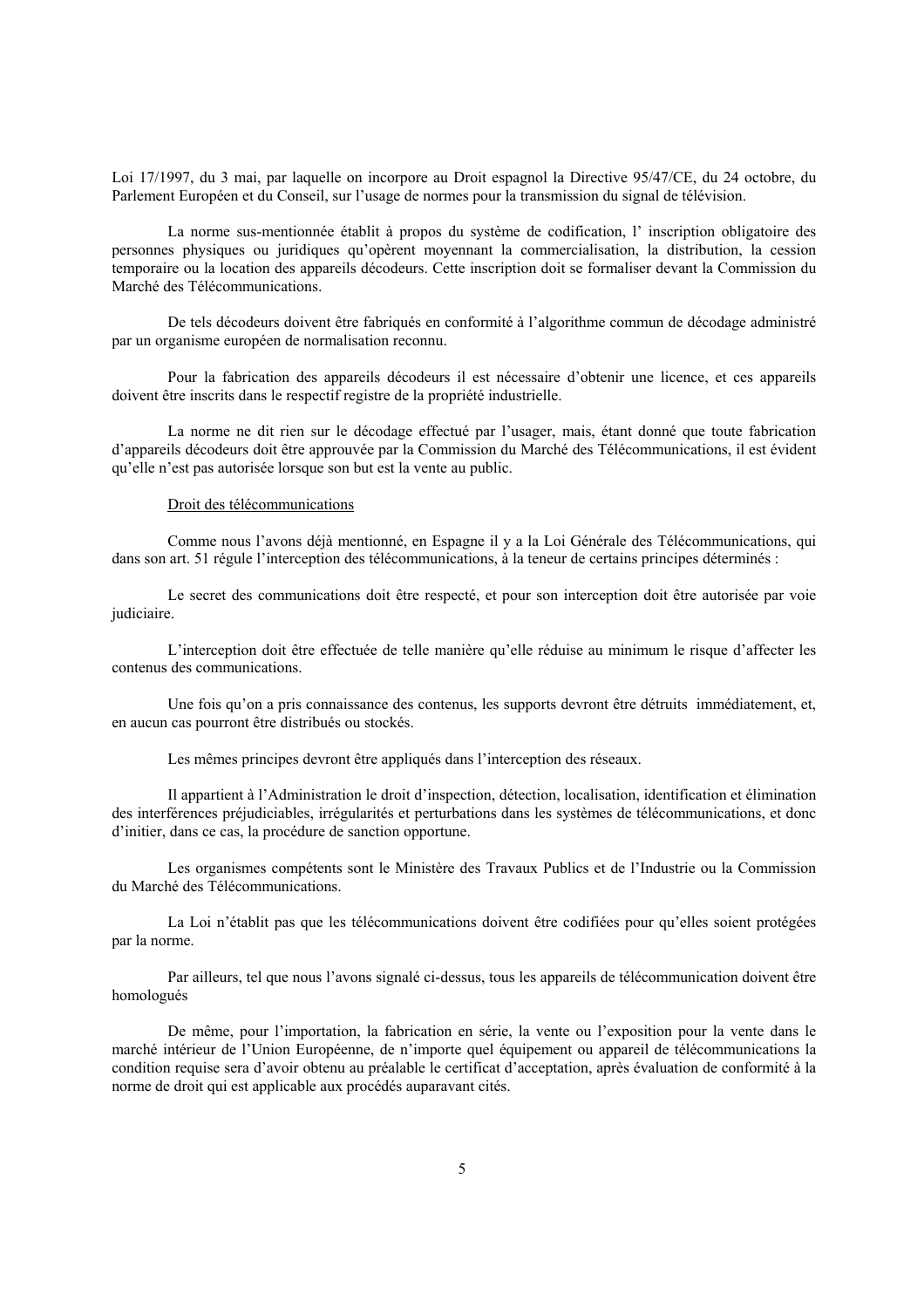### Pratiques de concurrence déloyale.

La norme espagnole ne sanctionne pas l'usage privé de codeurs ou décodeurs, mais vise la régulation des dits appareils lorsqu'ils sont dirigés au public en général.

Par conséquent, la commercialisation des appareils décodeurs est régulée comme n'importe quel autre appareil ou dispositif technique. Par contre, s'il est destiné aux télécommunications par radio, câble, télévision ou accès à Internet, en ce cas là il s'agit d'un service public exercé sous licence de l'Administration.

Pour ce motif, il semble qu'une action contre le fabricant ne puisse pas être fondée sur la concurrence déloyale, puisqu'il n'y pas de concurrence.

C'est plutôt le contraire, étant donné que, en conformité avec la norme communautaire, tous les appareils décodeurs doivent être aptes à recevoir le signal de différentes sources, et la pratique actuelle est que chaque compagnie loue son décodeur, et qu'aucun de ces décodeurs n'est compatible avec ceux des autres compagnies. Par conséquent, la fabrication de décodeurs génériques est conforme à la norme.

Cependant, si un fabricant construit un mécanisme, dont le seul but est neutraliser un décodeur déterminé, ce cas là ne relève plus de la concurrence déloyale, mais l'interférence illicite des communications.

# Protection des dispositifs techniques et d'autres protections

En Espagne la protection des dispositifs techniques, et plus spécialement celle des décodeurs, se réalise à travers des brevets, puisqu'ils sont considérés comme des inventions industrielles. La protection du droit des brevets est disponible même si le décodeur contient un programme d'ordinateur, pourvu que celui-ci soit accessoire. Pour l'instant on ne connaît aucun cas où ce système de protection ait été discuté dans une procédure judiciaire.

Une fois que les dispositifs techniques de protection se trouvent sur le marché, leur protection de neutralisation est assurée par la norme pénale ou civile, dans la forme que nous avons signalé. Une protection par voie contractuelle serait difficilement opérationnelle.

Or, parmi les pratiques de décodage, une de plus employées consiste en la location d'un décodeur à l'entreprise qu'assure le service de télécommunication, en souscrivant les services minimes de vision, et ultérieurement, acheter une carte illégale laquelle contient les codes de tous les services de la compagnie de télécommunications, ou d'autres entreprises.

En ce cas, avant de louer le décodeur, l'entreprise fournisseuse du service et l'usager peuvent accorder dans un contrat l'interdiction d'une telle pratique et même fixer des dédommagements.

#### Exceptions par droits fondamentaux

Il n'existent pas de limitations générales à l'existence d'appareils décodeurs déterminés, ni en ce qui concerne la liberté d'expression ou d'information. Il y a une Sentence du Tribunal Supremo datée du 12 avril 1999, qui s'appuie sur différentes Sentences du Tribunal Constitucional qui affirme:

Pour ce qui est de la violation invoquée de l'article 20.1.a) et d) de la Constitution, l'on doit tenir compte certainement de ce que, depuis la sentence 12/1982, du 31 mars (...) le Tribunal Constitutionnel soutient que "le droit de diffuser des idées et des opinions comprend en principe le droit de créer les moyens matériaux à travers desquels se fait possible leur diffusion". Mais dans cette même sentence ainsi que dans d'autres ultérieurs le tribunal a précisé la portée du droit d'information quant aux moyens de transmission. Ainsi, dans la sentence 206/1990, du 17 décembre (...) "or, nous avons aussi dit and the contract of the contract of the contract of the contract of the contract of the contract of the contract of the contract of the contract of the contract of the contract of the contract of the contract of the co